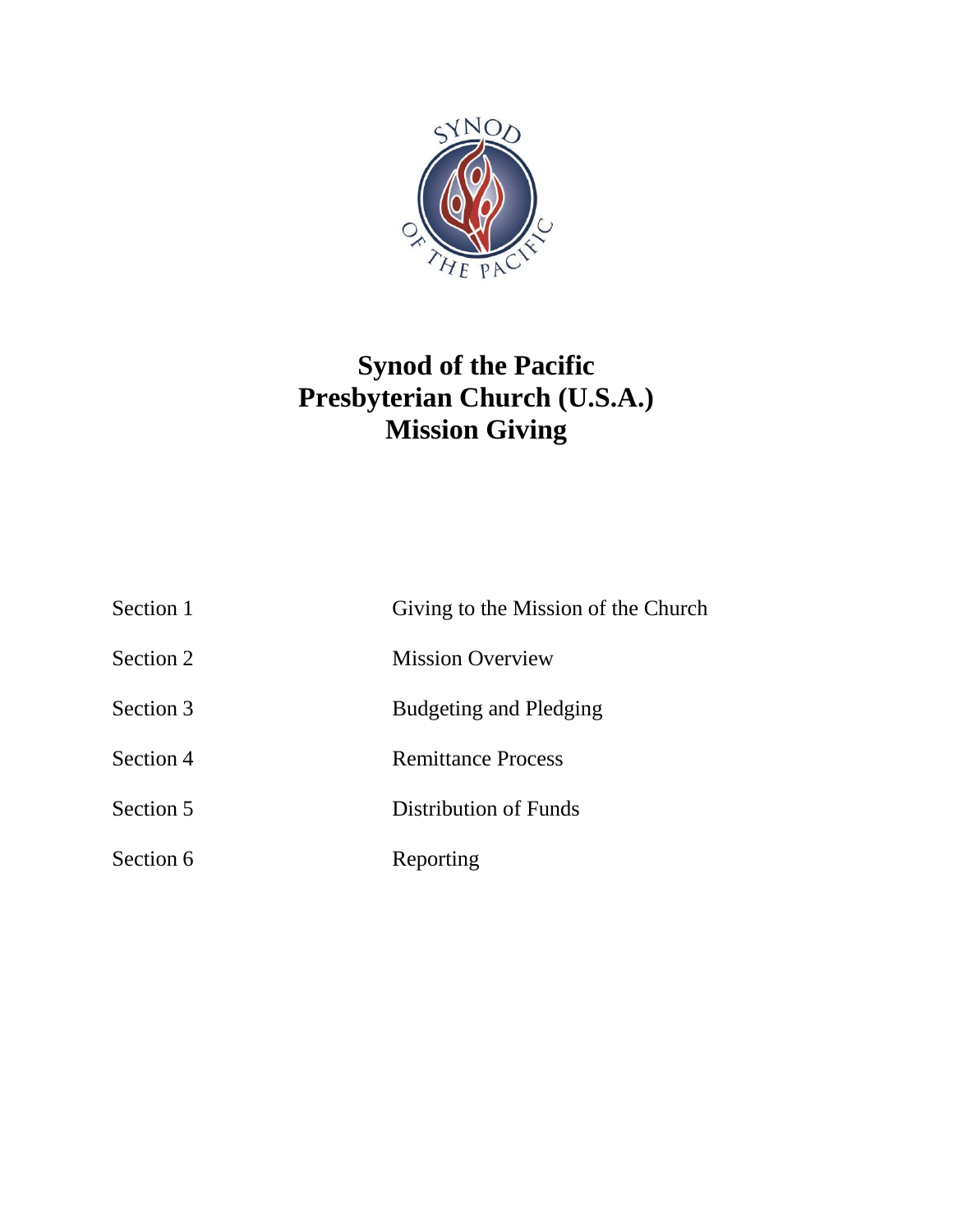## **1. Giving to the Mission of the Church**

*NRS Leviticus 27:30, 32 – "All tithes from the land, whether the seed from the ground or the fruit from the tree, are the Lord's; they are holy to the LORD… All tithes of herd and flock, every tenth one that passes under the shepherd's staff, shall be holy to the LORD."*

*NRS Malachi 3:10 – "Bring the full tithe into the storehouse, so that there may be food in my house, and thus put me to the test, says the LORD of hosts; see if I will not open the windows of heaven for you and pour down for you an overflowing blessing."*

*NRS Matthew 23:23 – "Woe to you, scribes and Pharisees, hypocrites: For you tithe mint, dill and cumin, and neglected the weightier matters of the law: justice and mercy and faith. It is these you ought to have practiced without neglecting the others.*

As we began to develop this manual to help provide an understanding of the process and guidelines for Mission Giving within the Synod of the Pacific and the larger church, we were instructed by scripture to God's expectations of us regarding our responsibility to provide resources for the mission and ministry of our Lord. We are given a promise that if the resources we provide are generous, we will be richly blessed by God.

Everything every person owns, has access to, is able to derive enjoyment from, is a gift from God. We are simply caretakers of these gifts. We have a responsibility to use them wisely, and to return a portion of what has been entrusted to us to the church, so the work and lessons taught by our Lord and Savior may continue to enlighten others, carry the Good News to people everywhere, and bring salvation to current and future generations.

Basic Mission Support is the term given to the dollars contributed by PC(USA) congregations to support the mission and ministry of our presbyteries, synods, and the General Assembly. Returning a portion of what God has entrusted to us is a covenant we have with our Creator. It is foundational to the success of our commitment to provide a light of hope for a lost and hurting world.

This manual was developed to provide you information regarding the process, procedures and distribution of funds related to Mission Support received from our congregations within the Synod of the Pacific.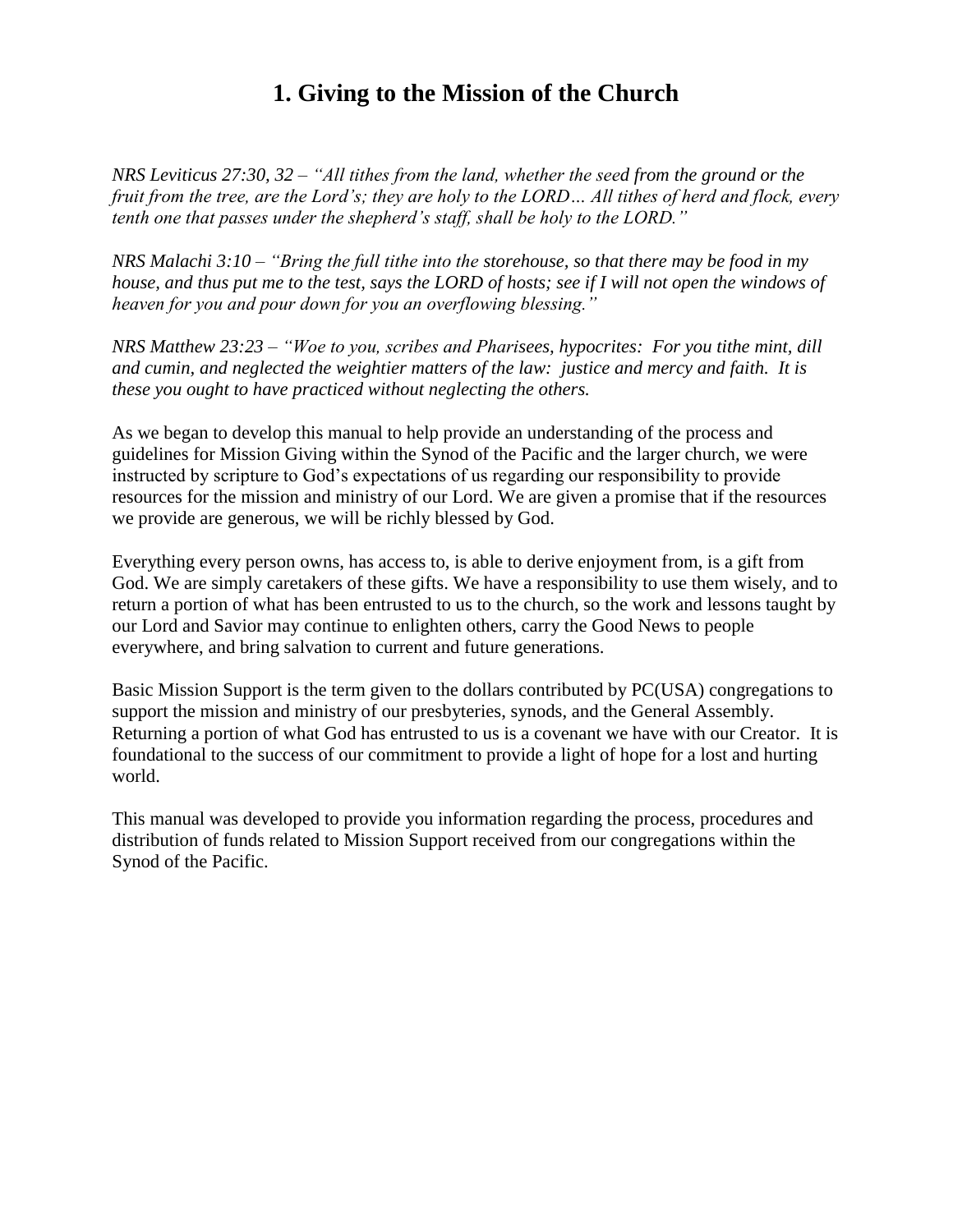## **2. Mission Overview**

Each Presbyterian church congregation joins together with other PC(USA) churches, individuals, Presbyteries, Synods and the General Assembly to support the Mission of the Whole Church. It has been said that the sum of many parts working together can accomplish more than each individual part.

Mission support provides needed funds for educators, administrators, doctors, nurses, youth workers, evangelists, missionaries around the world, and disaster relief. It provides funds to start new congregations, support theological seminaries, and send children to camps. It can help someone's life close to home or around the world.

For the purpose of understanding Mission Giving, it would help to break it out into three separate types of giving and discuss each one individually. The three types: **Basic Mission Support, Special Offerings, and Extra Commitment Opportunities**.

#### **Basic Mission Support**

The term "Basic Mission Support" refers to both **Shared** and **Directed** Giving. This is the backbone of your Presbytery, Synod, and General Assembly mission budget.

**Shared** (also known as unified) gifts have no restrictions and are used to support the entire adopted budget. They enable the receiving governing body (session, Presbytery, Synod or General Assembly) to determine priorities and allocate the dollars to programs as they are needed.

**Directed** gifts are given for a particular cause in the adopted budget. These do not increase the amount that has been budgeted for a particular project. But they do enable your congregation to know exactly where the dollars are going and may make it easier to interpret Mission Giving to your members. Once a directed project has reached its budgeted funding, the remaining gifts are spread across all the other budget projects.

#### **Special Offerings**

There are four **Special Offerings** which are taken each year: Christmas Joy, One Great Hour of Sharing, Peace & Global Witness, and Pentecost. Each one of these offerings has a specific purpose and is received at a designated time of year. Special Offerings do not count towards your church's mission pledge.

#### **Extra Commitment Opportunities**

Funds designated towards Extra Commitment Opportunities projects are restricted and can only fund those causes for which the funds are intended. These causes are beyond budget and are not included towards fulfillment of your church's mission pledge. The concept of Extra Commitment Opportunity Giving presupposes the church has already made a significant pledge.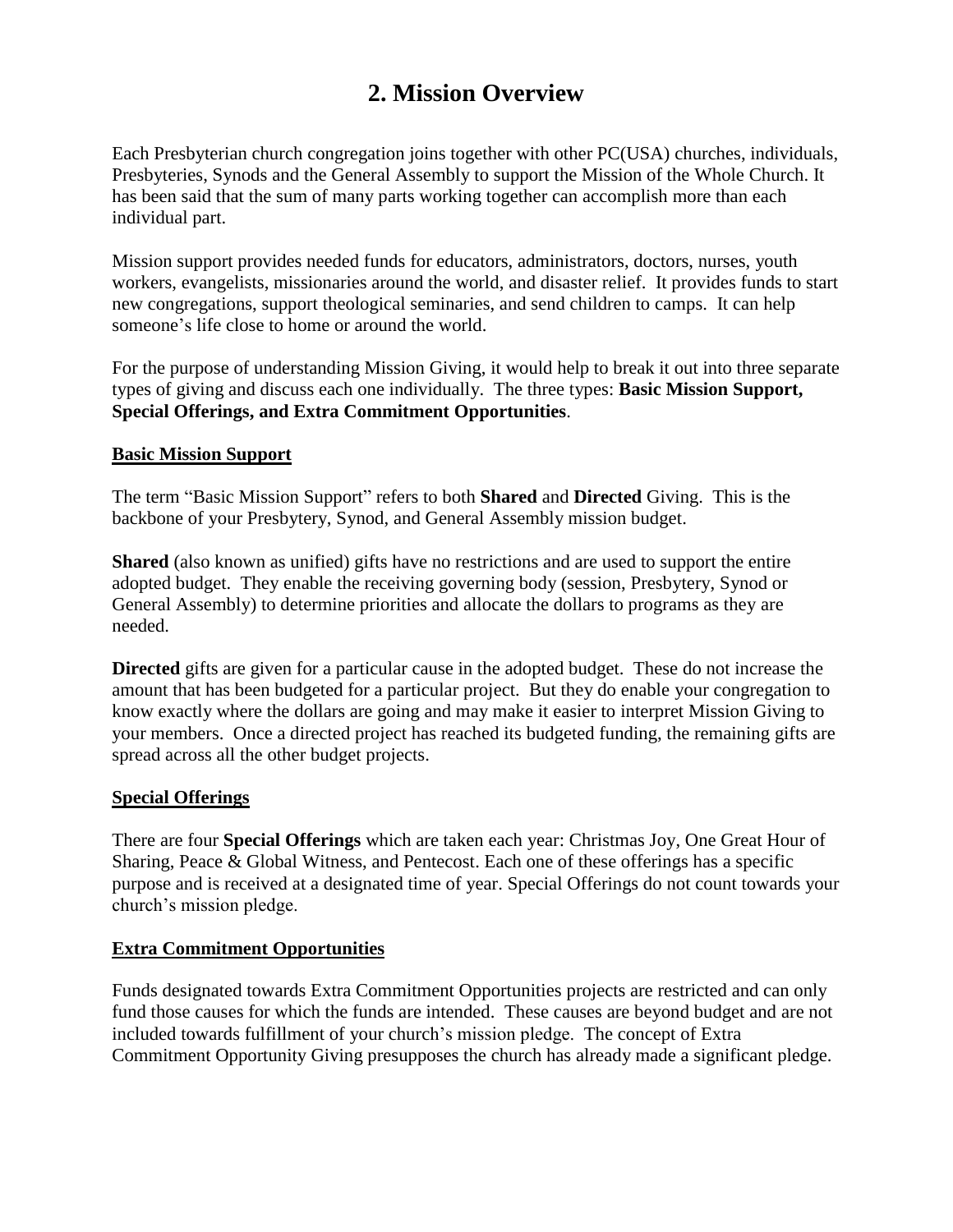## **3. Budgeting and Pledging**

Budgeting and Pledging happens at every level of the Presbyterian Organization. It begins with each church and builds step-by-step, ending with the General Assembly.

Annually, each church session adopts a budget for the ministry and mission of their congregation. That budget includes the Mission Support commitment (**pledge**) they are making for the Presbytery, Synod, and General Assembly. The Presbytery works with the session of each constituent church to determine a pledge based on its membership and ability to give. Pledge forms are available at the Presbytery office. Only Basic Mission (categories 1, 2 & 3) and Directed Giving (categories  $5 \& 6$ ) pledges are tracked and reported through the Mission Treasury Service (MTS) software.

If the church's budget includes General Assembly, Directed, or Additional Giving Opportunity projects, they should submit a pledge form to G.A. for record keeping.

The Presbytery, in turn, compiles its own annual budget. This budget is presented (along with all the other presbyteries' budgets) at the Synod Mission Partnership Consultation Meeting in March. Prior to the meeting, each presbytery submits its mission giving projections to the Synod. These projections are discussed during the Mission Partnership Consultation Meeting along with recommendations to the Synod regarding how future income should be allocated to support the work of the Synod and its Presbyteries. Each Presbytery receives back from Synod 95% of their Mission Giving, with the remaining 5% going to a Partnership Pool. Added to the Partnership Pool is the Synod's excess revenue from its services. The consultation members then set aside a small portion of this Partnership Pool for Opportunity Grants, and the remainder is divided equally among the eleven presbyteries as Partnership Grants.\*

How a church fulfills its pledge depends completely on the individual church. The Synod would prefer monthly payments towards their pledge – however, some churches send the remittances quarterly, and some will even send in a yearly payment. This makes it very difficult for the mission projects, which are dependent on these promised funds, to meet their monthly expenses. Thus, the Synod issues each Presbytery 1/12 of their Annual Partnership Grant monthly, regardless of the actual funds received. The Synod's expectation is that each church will fulfill their pledge commitment and balance the books by year-end.

\*Although the Presbyteries of San Francisco and Cascades maintain their own Mission Receiving Site, they do contribute to and participate in the Partnership Pool of Funds.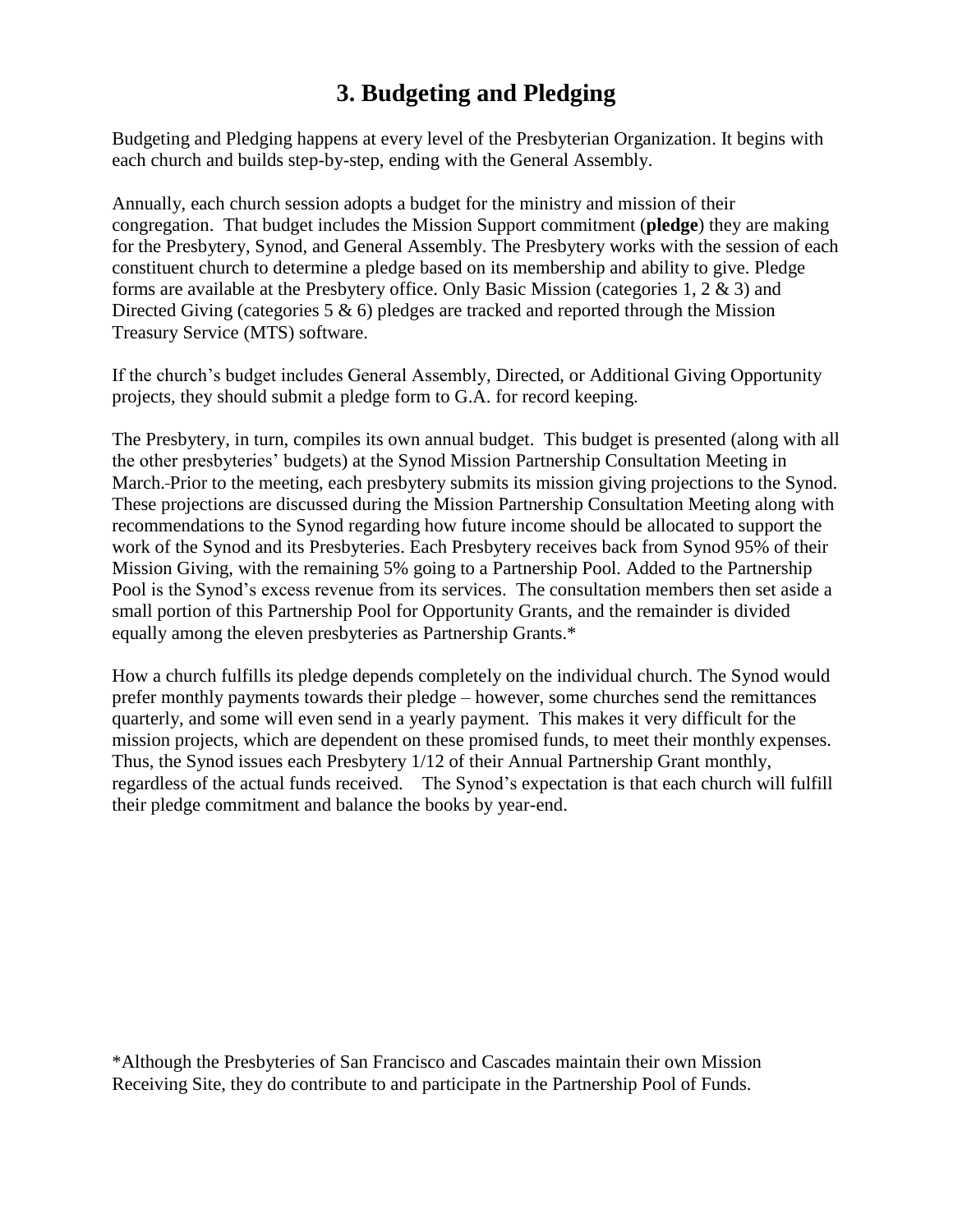## **4. Remittance Process**

In order to clearly understand how to remit mission funds, a church must first understand what a mission project is. A mission project is made up of three parts: the **category**, the **project code**, and the **project description**.

The first two digits of the mission code is the **category** which indicates the type of giving. To follow are the categories:

- 01 Basic Mission Support (25% | 75% split for most; some are 15% | 85%; some are 10% | 90%)
- 02 Directed Basic Mission Support General Assembly
- 03 Directed Basic Mission Support Synod/Presbytery

(Note: Money listed on line #1 will be automatically split between G.A. and Synod/Presbytery using the Presbytery's chosen percentage split, OR monetary amounts can be specifically designated – not using the percentage split – listing amounts on lines  $\# 2 \& \# 3$ )

- 05 Directed Mission Support General Assembly
- 06 Directed Mission Support Synod/Presbytery
- 08 One Great Hour of Sharing Offering
- 09 Presbyterian Disaster Assistance
- 10 Christmas/Joy Offering
- 11 Hunger
- 12 Peace & Global Witness
- 16 Theological Education Fund (1% fund)
- 20 Additional Giving Opportunities (ECO) General Assembly
- 21 Pentecost Offering
- 22 Additional Giving Opportunities \*(ECO) Synod/Presbytery

The next ten digits are the **project code**. This alpha/numeric sequence specifies a specific mission within a category. In many cases this number will appear to be only six digits in length; however they are really ten with zeros as the first four digits (see the Project Number Section for specific codes).

The **project description** is very short and concise but helps to identify what the mission is. General Assembly publishes yearly directories for their Directed and Additional Giving Opportunities projects. Both directories give an expanded description of the projects.

The Remittance Process begins when a church submits mission funds along with a completed Mission Remittance Form to the Synod. The information contained in this form details exactly the way the funds are to be allocated

\* Additional Giving Opportunity projects are also known as Extra Commitment Opportunity Projects (ECO)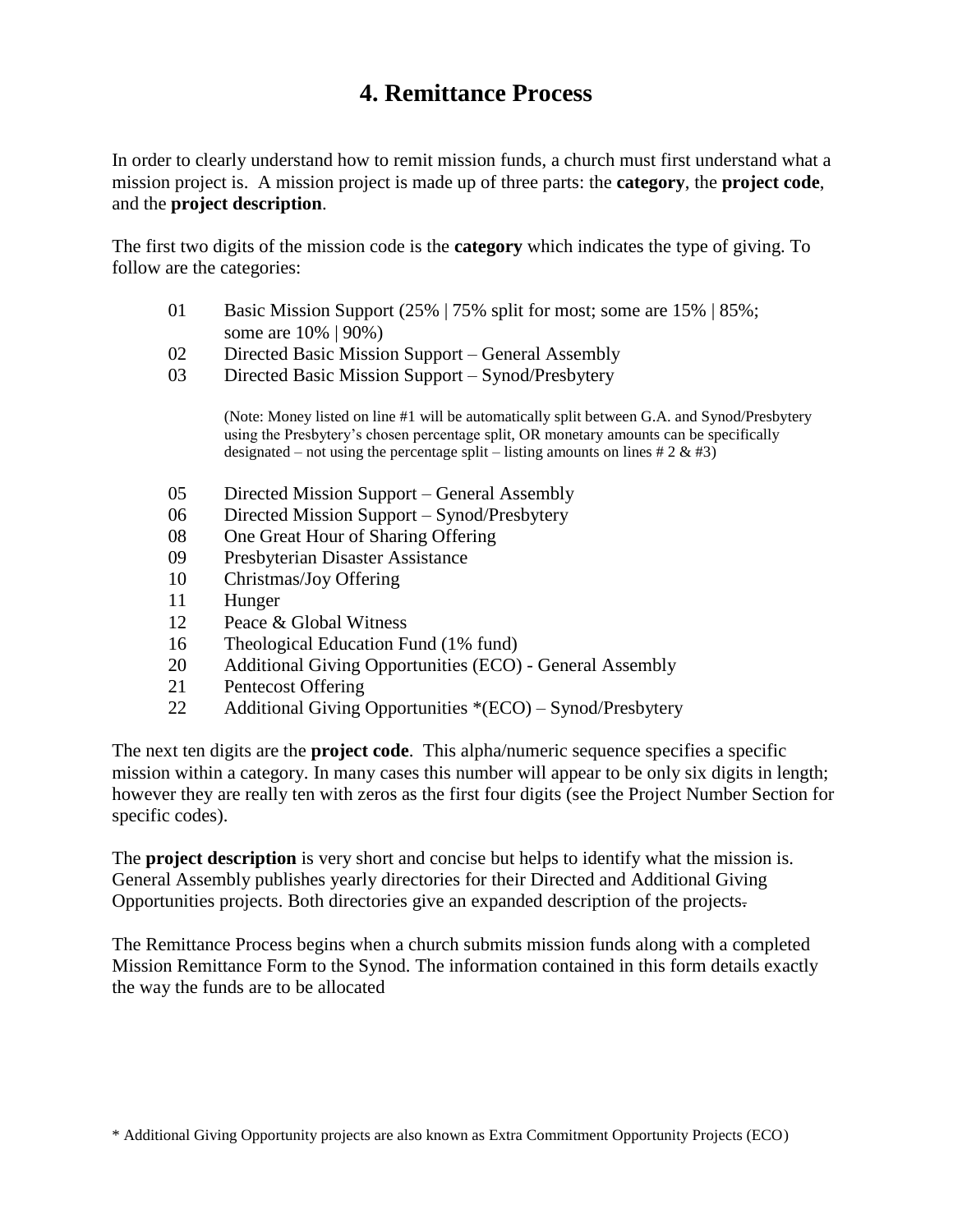#### **Directions for Preparing Mission Remittance Form**

- Fill out Church Name, Pin Number, and Address (Including City, State and Zip Code). Preparer's name should also be listed on the top of the form with a contact telephone number and date.
- Pledge year should be referenced on the form. Please be aware of Synod's year-end processing deadline. The church will be notified twice regarding this cut-off date but if for some reason it is unclear come December, contact the Mission Treasury Coordinator (Tessa Doody) at the Synod office for information.
- In accordance with the church session's mandate for mission, fill in the appropriate lines as referenced on the form. Please note that items one through seven listed on the Mission Remittance Form constitute Basic Mission Giving in accordance with the National Church, PC(USA).
- Directed projects must be itemized on the reverse side of the form and must total with the corresponding line item on the front side of the form.
- After itemizing all projects to be remitted, please verify that the total equals the amount of your remittance check. Reference your check number and total at the bottom of the completed form.

Mission funds are received and input daily in accordance with the church's Mission Remittance form. The Mission Treasury Coordinator verifies the information received equals the total amount of funds remitted. If there is a discrepancy the Coordinator will contact the church for further clarification.

The Presbytery of the Cascades and the Presbytery of San Francisco have their own receiving sites and do not participate in the Synod of the Pacific's Mission Treasury Services.

At month-end, once all receipts are processed, the data files are transmitted electronically to G.A.'s Central Receiving Site for further processing.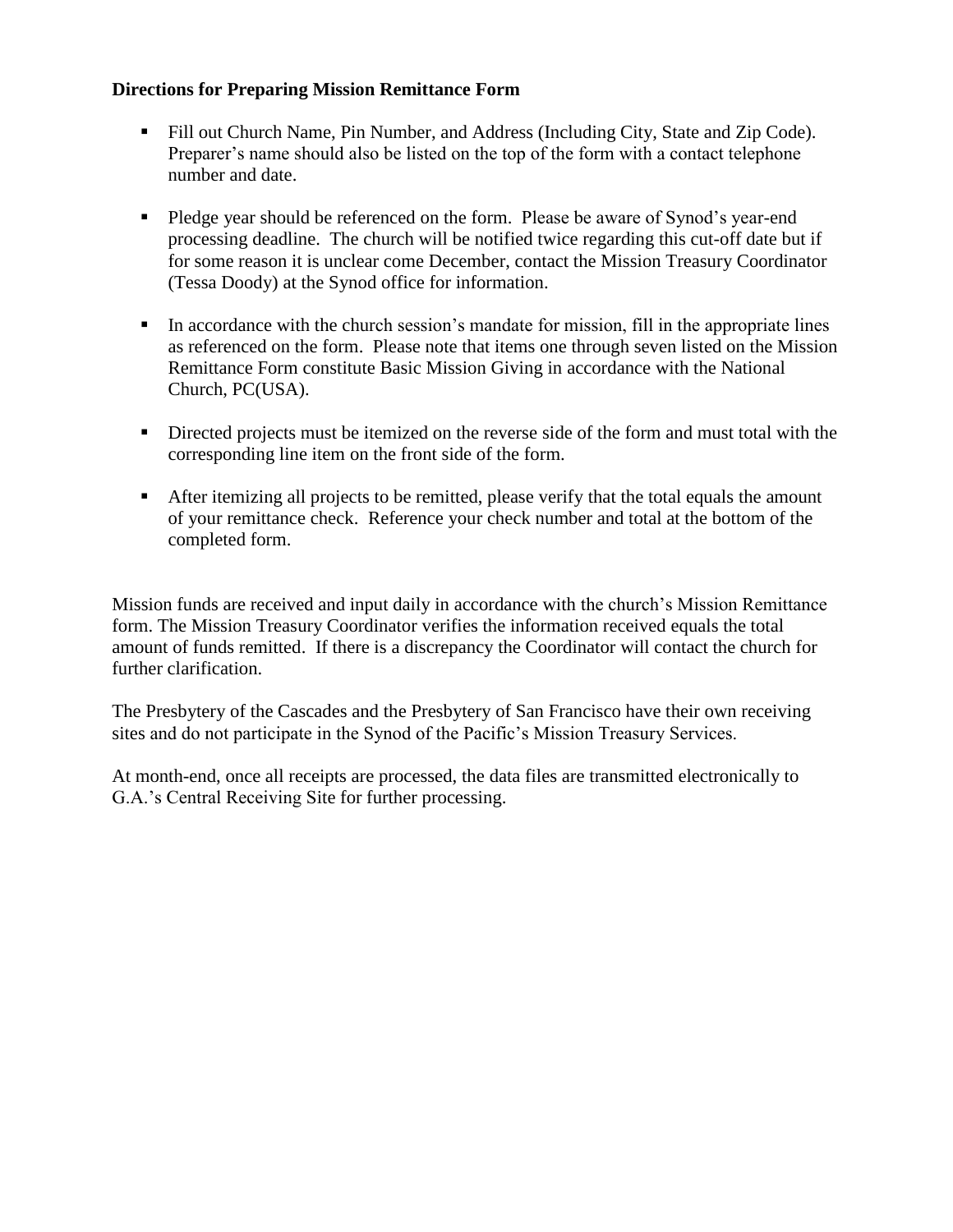### **5. Distribution of Funds**

Funds received to support the work of the General Assembly are forwarded to the PC(USA) on a monthly basis, as they are received from the congregations of the Synod.

The Presbyteries' portion of Basic Mission is entered into individual Presbytery accounts on the Synod's books. These Congregational Giving accounts and additional income earned through the Synod's services are used to offset the Presbyteries Monthly Presbytery Partnership Grants. Mission funds to support the mission of the Presbyteries are distributed on the basis of the formula negotiated during the Annual Mission Partnership Consultation.\*

All Extra Commitment Opportunity (ECO) funds and the Presbytery portion of the Peace & Global Witness offerings are forwarded to the Presbytery of the remitting church or the ECO project.

The Synod does not retain any portion of mission funds for the purpose of supporting Administrative costs.